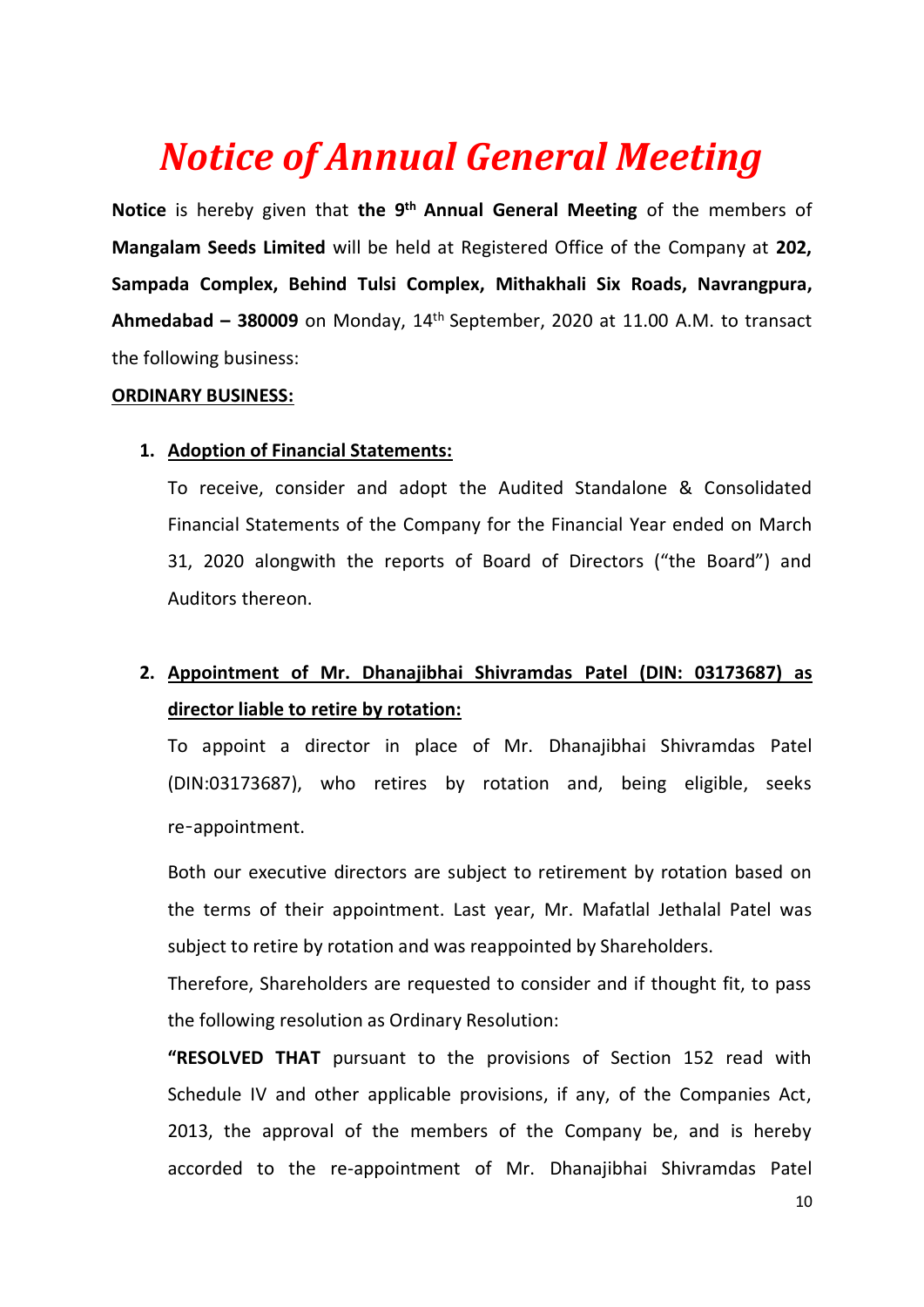(DIN:03173687) as a Director, to the extent that he is required to retire by rotation."

## **3. Appointment of Statutory Auditor:**

To ratify the appointment of the auditors of the Company, and to fix their remuneration and to pass the following resolution as an Ordinary Resolution: **"RESOLVED THAT** pursuant to the provisions of Section 139, 142 and Audit and Auditors Rules, 2014, (the rules), (including any statutory modification(s) or re-enactment(s) thereof for the time being in force)the appointment of M/s. Piyush J. Shah & Co., Chartered Accountants, Ahmedabad (FRN: 121172W with the Institute of Chartered Accountants of India) as the Statutory Auditors of the Company to hold office till the conclusion of the next AGM be and is hereby ratified and the Board of Directors be and is hereby authorized to fix the remuneration payable to them for the Financial Year ending on March 31, 2021, as may be determined by the audit committee in consultation with the auditors."

## **SPECIAL BUSINESS:**

**4. Appointment of Mrs. Kruti Jay Trivedi (DIN: 08741585) as an Independent Director for a term of 5 years:**

To consider the appointment of Mrs. Kruti Jay Trivedi (DIN: 08741585) as a Non-Executive Independent Director on the Board of the Company and if thought fit, pass the following resolution as a Special Resolution, with or without modification(s):

**"RESOLVED THAT** pursuant to the provisions of Section 149, 150, 152 and any other applicable provisions of the Companies Act, 2013 and rules made thereunder (including any statutory modification(s) or re-enactment thereof for the time being in force) read with Schedule IV to the Companies Act, 2013, and subject to such other requisite approvals as may be required in this regard, Mrs. Kruti Jay Trivedi (holding DIN 08741585) be and is hereby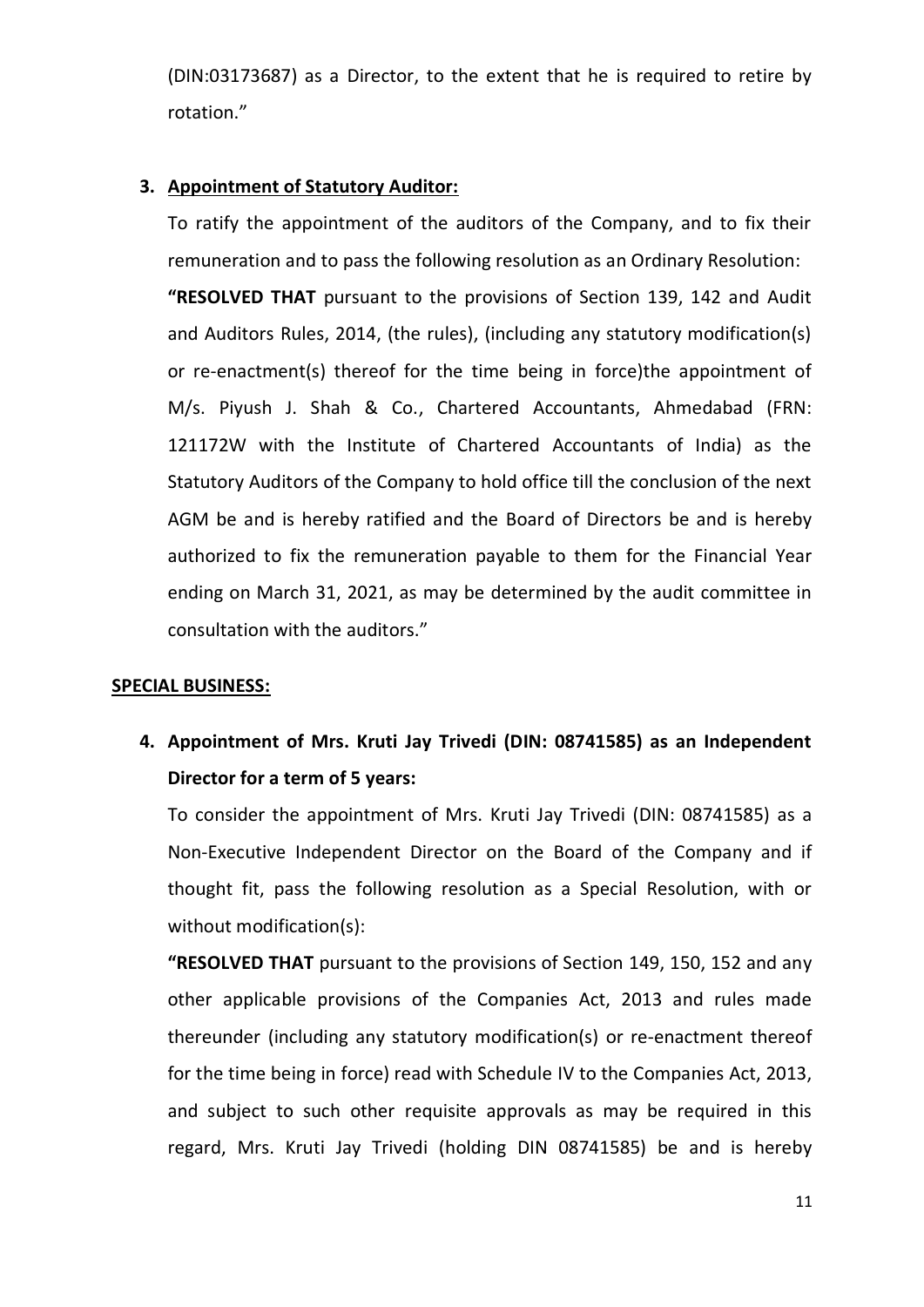appointed as a Non-Executive Independent Director of the Company to hold the office for a period of 5 years.

#### **5. Approval of Related Party Transactions:**

To consider the approval of Related Party Transactions of the Company with its Subsidiaries, Associates or Directors and their relatives and if thought fit, pass the following resolution as a Special Resolution, with or without modification(s):

**"RESOLVED THAT** pursuant to section 188 and other applicable provisions of the Companies Act, 2013 and the rules made thereunder including any modification or amendments or clarifications thereon, if any, and pursuant to the SEBI LODR Regulations as applicable and subsequent modifications/amendments thereto as are made from time to time and subject to such other approvals, consents, permissions and sanctions of any authorities as may be necessary, approval of the shareholders be and is hereby accorded to the Board of Directors to enter into a contract(s)/ arrangement (s)/ transaction(s) with related parties within the meaning of the aforesaid law, on such terms and conditions as may be mutually agreed upon, upto a maximum amount of Rs. 100 Crores from the financial year 2020-2021 and onward provided, however that contract(s)/ transaction(s) so carried out shall at all times be on arm's length basis and in the ordinary course of the Company's business.

**"RESOLVED FURTHER THAT** the Board of Directors of the Company be and is hereby authorised to settle any question, difficulty or doubt that may arise with regard to giving effect to the above Resolution; sign and execute necessary documents and papers on an ongoing basis and to do and perform all such acts, deeds and things as may be necessary or in its absolute discretion deem necessary, proper, desirable and to finalize any documents and writings in this regard.